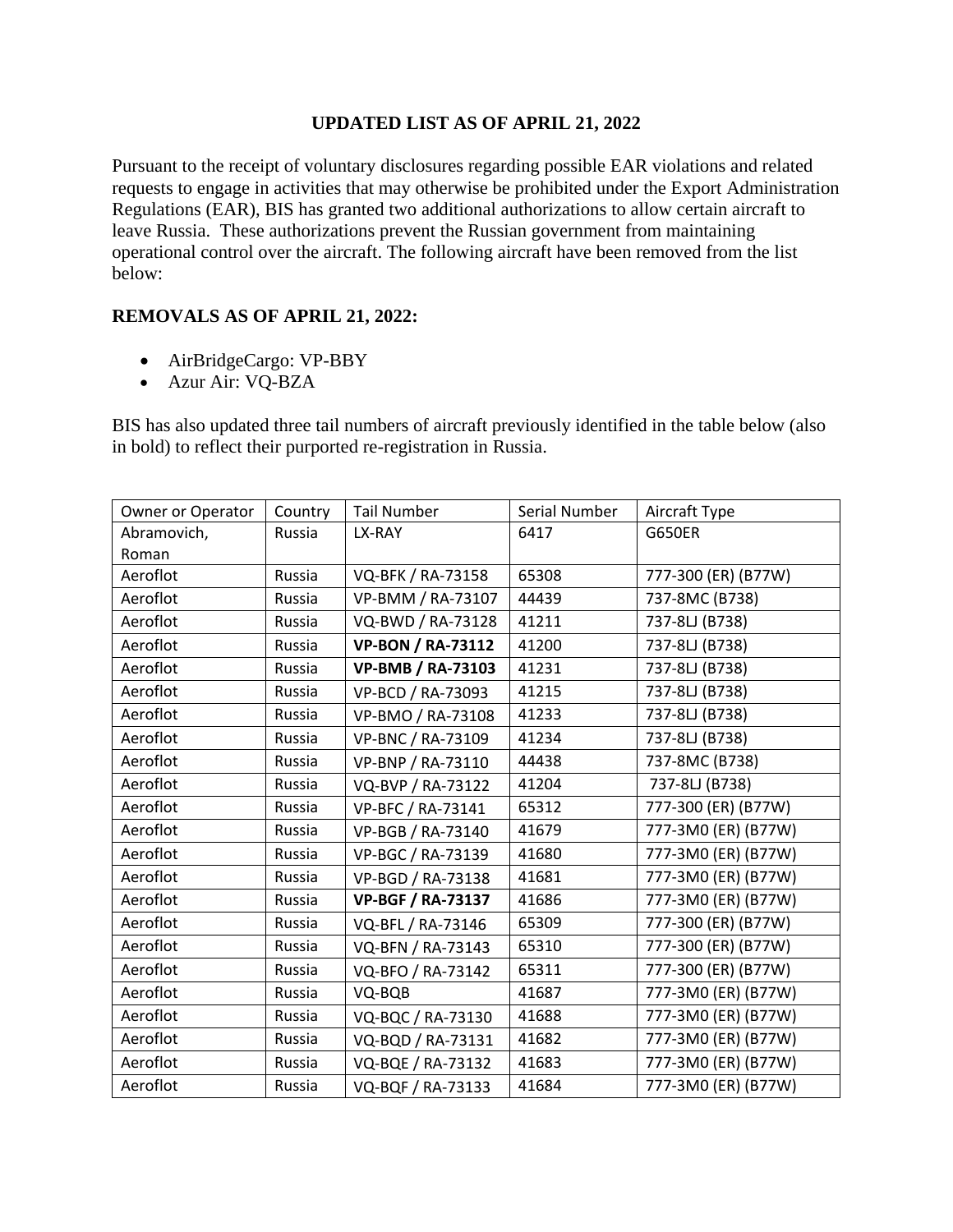| Aeroflot       | Russia | VQ-BQG / RA-73134 | 41689 | 777-3M0 (ER) (B77W) |
|----------------|--------|-------------------|-------|---------------------|
| Aeroflot       | Russia | VQ-BUA / RA-73135 | 41685 | 777-3M0 (ER) (B77W) |
| Aeroflot       | Russia | VQ-BUB / RA-73144 | 41690 | 777-3M0 (ER) (B77W) |
| Aeroflot       | Russia | VP-BPF / RA-73113 | 44436 | 737-8MC (B738)      |
| Aeroflot       | Russia | VQ-BUC / RA-73145 | 41691 | 777-3M0 (ER) (B77W) |
| Aeroflot       | Russia | VP-BGI / RA-73097 | 41223 | 737-8LJ (B738)      |
| Aeroflot       | Russia | VP-BNQ / RA-73111 | 44432 | 737-8MC (B738)      |
| Aeroflot       | Russia | VQ-BWA / RA-73123 | 41207 | 737-8LJ (B738)      |
| Aeroflot       | Russia | VQ-BWC / RA-73125 | 41210 | 737-8LJ (B738)      |
| Aeroflot       | Russia | VP-BPG / RA-73147 | 41693 | 777-3M0 (ER) (B77W) |
| Aeroflot       | Russia | RA-73094          | 41216 | 737-8LJ (B738)      |
| Aeroflot       | Russia | RA-73104          | 44443 | 737-8MC (B738)      |
| Aeroflot       | Russia | RA-73121          | 41203 | 737-8LJ (B738)      |
| Aeroflot       | Russia | VP-BCG / RA-73095 | 41217 | 737-8LJ (B738)      |
| Aeroflot       | Russia | VP-BGG / RA-73096 | 41222 | 737-8LJ (B738)      |
| Aeroflot       | Russia | VP-BGN / RA-73098 | 41225 | 737-8LJ (B738)      |
| Aeroflot       | Russia | RA-73105          | 44433 | 737-8MC (B738)      |
| AirBridgeCargo | Russia | VQ-BGZ            | 37580 | 747-8HV(F) (B748)   |
| AirBridgeCargo | Russia | VQ-BVR            | 60687 | 747-8HV(F) (B748)   |
| AirBridgeCargo | Russia | VQ-BLR            | 37668 | 747-8HV(F) (B748)   |
| AirBridgeCargo | Russia | VQ-BRH            | 37669 | 747-8HV(F) (B748)   |
| AirBridgeCargo | Russia | VQ-BRJ            | 37670 | 747-8HV(F) (B748)   |
| AirBridgeCargo | Russia | VQ-BLQ            | 37581 | 747-8HV(F) (B748)   |
| Aviastar-TU    | Russia | VQ-BCB / RA-78003 | 27056 | 757-223(PCF) (B752) |
| Aviastar-TU    | Russia | VQ-BKK / RA-73352 | 25731 | 757-223(PCF) (B752) |
| Aviastar-TU    | Russia | VQ-BSX / RA-73354 | 27053 | 757-223(PCF) (B752) |
| Aviastar-TU    | Russia | VQ-BBU / RA-73351 | 25696 | 757-223(PCF) (B752) |
| Aviastar-TU    | Russia | VQ-BON / RA-73355 | 27054 | 757-223(PCF) (B752) |
| Alrosa         | Russia | EI-FCH            | 32576 | 737-83N (B738)      |
| Azur Air       | Russia | VP-BLV            | 30043 | 757-28A (B752)      |
| Azur Air       | Russia | VQ-BEY            | 29382 | 757-2Q8 (B752)      |
| Azur Air       | Russia | RA-73030          | 24746 | 767-3Q8(ER) (B763)  |
| Azur Air       | Russia | VP-BIS            | 30045 | 757-2QB (B752)      |
| Azur Air       | Russia | VQ-BEZ            | 29377 | 757-2QB (B752)      |
| Azur Air       | Russia | VQ-BEN            | 28140 | 767-33A(ER) (B763)  |
| Azur Air       | Russia | VP-BYC            | 30338 | 757-231 (B752)      |
| Azur Air       | Russia | VQ-BQA            | 30044 | 757-2QB (B752)      |
| Azur Air       | Russia | VQ-BKB            | 26268 | 757-2QB (B752)      |
| Azur Air       | Russia | RA-73032          | 27614 | 767-306(ER)         |
| Azur Air       | Russia | RA-73034          | 27612 | 767-306(ER)         |
| Azur Air       | Russia | VP-BRA            | 27477 | 767-33A(ER) (B763)  |
| Azur Air       | Russia | VQ-BKF            | 26268 | 757-2QB (B752)      |
| Azur Air       | Russia | VP-BUX            | 24947 | 767-3YO(ER) (B763)  |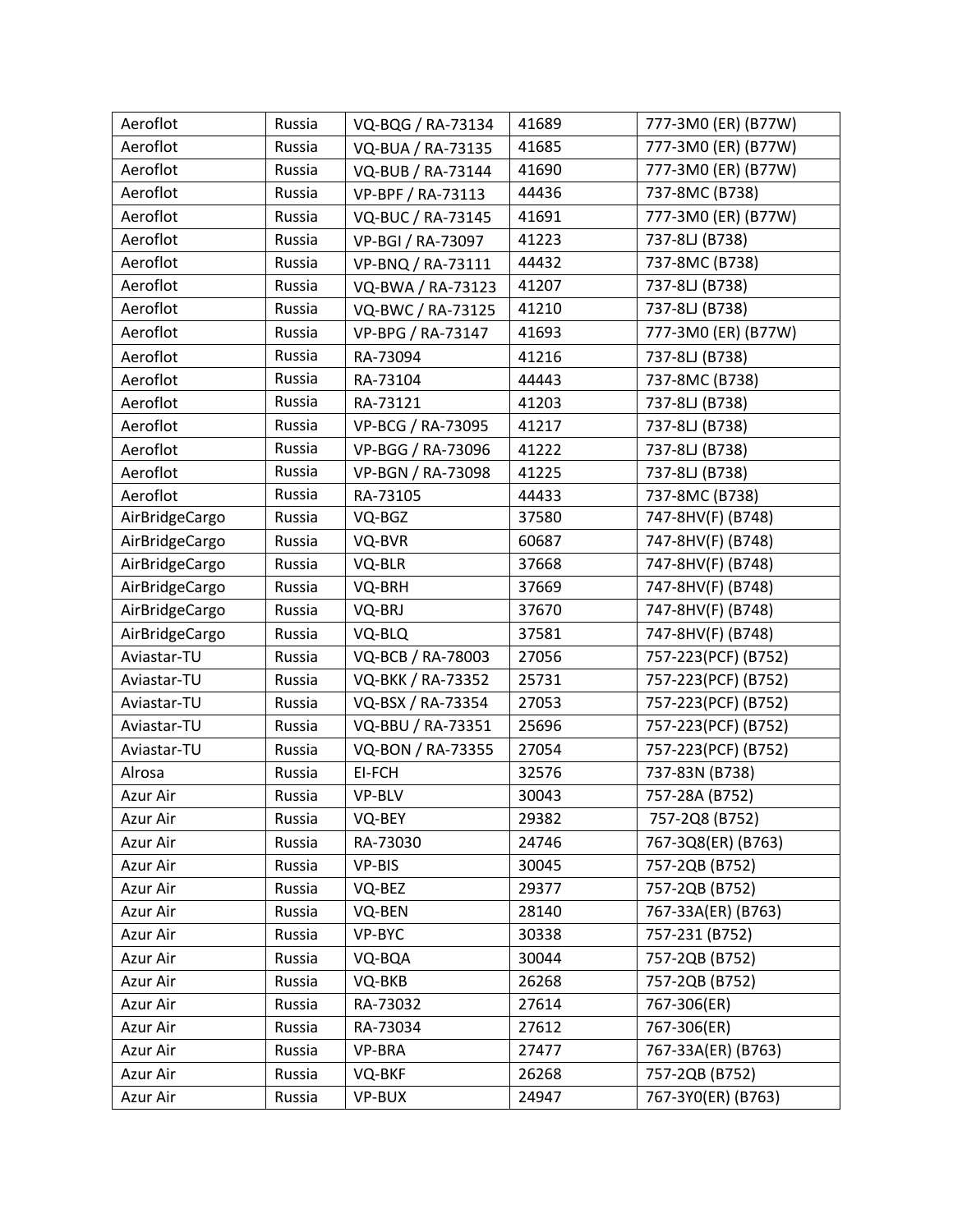| Azur Air  | Russia         | VP-BUV                   | 24745 | 767-3Q8(ER) (B763) |
|-----------|----------------|--------------------------|-------|--------------------|
| Azur Air  | Russia         | VQ-BUO                   | 27909 | 767-33A(ER) (B763) |
| Belavia   | <b>Belarus</b> | <b>EW-254PA</b>          | 26294 | 737-3Q8 (B733)     |
| Belavia   | <b>Belarus</b> | <b>EW-366PA</b>          | 29058 | 737-31S (B733)     |
| Belavia   | <b>Belarus</b> | <b>EW-455PA</b>          | 61421 | 737-8ZM (B738)     |
| Belavia   | <b>Belarus</b> | <b>EW-456PA</b>          | 31422 | 737-8ZM (B738)     |
| Belavia   | <b>Belarus</b> | <b>EW-457PA</b>          | 61423 | 737-8ZM (B738)     |
| Belavia   | <b>Belarus</b> | <b>EW-527PA</b>          | 40877 | 737-82R (B738)     |
| Belavia   | <b>Belarus</b> | <b>EW-544PA</b>          | 35139 | 737-8K5 (B738)     |
| Nordstar  | Russia         | <b>VP-BKT / RA-73259</b> | 28871 | 737-33R (B733)     |
| Nordwind  | Russia         | VP-BJL                   | 32639 | 777-35E(ER) (B77W) |
| Nordwind  | Russia         | VP-BSC                   | 40233 | 737-8KN (B738)     |
| Nordwind  | Russia         | VP-BJH                   | 28533 | 777-212(ER) (B772) |
| Nordwind  | Russia         | VQ-BJA                   | 28520 | 777-212(ER) (B772) |
| Nordwind  | Russia         | VP-BJO                   | 32640 | 777-35E(ER) (B77W) |
| Nordwind  | Russia         | VP-BSE                   | 40236 | 737-8KN (B738)     |
| Nordwind  | Russia         | VP-BJJ                   | 32719 | 777-2Q8(ER) (B772) |
| Pegas Fly | Russia         | RA-73272                 | 27608 | 777-2Q8(ER) (B772) |
| Pobeda    | Russia         | VP-BFB                   | 41219 | 737-8LJ (B738)     |
| Pobeda    | Russia         | VP-BGQ                   | 41227 | 737-8LJ (B738)     |
| Pobeda    | Russia         | VP-BGR                   | 41228 | 737-8LJ (B738)     |
| Pobeda    | Russia         | VP-BOD                   | 41238 | 737-8LJ (B738)     |
| Pobeda    | Russia         | VP-BOH                   | 41244 | 737-8LJ (B738)     |
| Pobeda    | Russia         | VP-BQB                   | 64862 | 737-8MC (B738)     |
| Pobeda    | Russia         | VP-BQC                   | 64863 | 737-8AL (B738)     |
| Pobeda    | Russia         | VP-BQE                   | 64864 | 737-8MC (B738)     |
| Pobeda    | Russia         | VP-BQH                   | 64866 | 737-8MC (B738)     |
| Pobeda    | Russia         | VP-BQJ                   | 64867 | 737-8MC (B738)     |
| Pobeda    | Russia         | VP-BQM                   | 64868 | 737-8MC (B738)     |
| Pobeda    | Russia         | VP-BQQ                   | 64869 | 737-8MC (B738)     |
| Pobeda    | Russia         | VQ-BHC                   | 41220 | 737-8LJ (B738)     |
| Pobeda    | Russia         | VQ-BHD                   | 41221 | 737-8LJ (B738)     |
| Pobeda    | Russia         | VQ-BHQ                   | 41226 | 737-8LJ (B738)     |
| Pobeda    | Russia         | VQ-BHT                   | 41235 | 737-8LJ (B738)     |
| Pobeda    | Russia         | VQ-BHU                   | 41229 | 737-8LJ (B738)     |
| Pobeda    | Russia         | VQ-BHW                   | 41241 | 737-8LJ (B738)     |
| Pobeda    | Russia         | VQ-BWG                   | 41205 | 737-8LJ (B738)     |
| Pobeda    | Russia         | VQ-BWH                   | 41206 | 737-8LJ (B738)     |
| Rossiya   | Russia         | VP-BOB                   | 41236 | 737-8LJ (B738)     |
| Rossiya   | Russia         | VP-BOI                   | 41224 | 737-8LJ (B738)     |
| Rossiya   | Russia         | VP-BUS                   | 44435 | 737-8MC (B738)     |
| Rossiya   | Russia         | VQ-BPX                   | 35278 | 737-8Q8 (B738)     |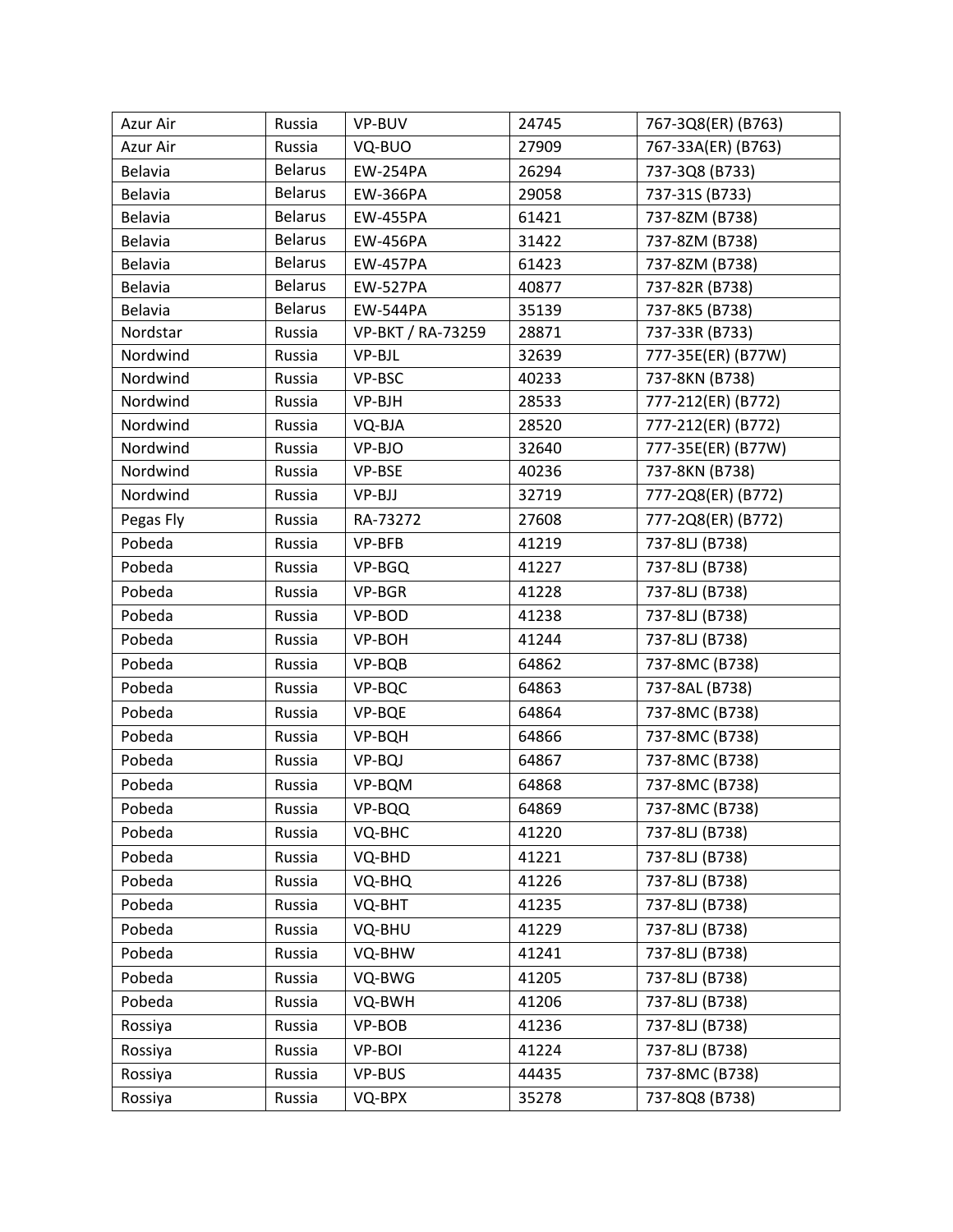| Rossiya      | Russia | VQ-BSR            | 33622 | 737-8AS (B738)     |
|--------------|--------|-------------------|-------|--------------------|
| Rossiya      | Russia | VQ-BSS            | 33602 | 737-8AS (B738)     |
| Rossiya      | Russia | VQ-BVU            | 41202 | 737-8LJ (B738)     |
| Rossiya      | Russia | VQ-BVV            | 41201 | 737-8LJ (B738)     |
| Rossiya      | Russia | VQ-BWJ            | 41212 | 737-8LJ (B738)     |
| Rossiya      | Russia | RA-73283          | 27100 | 747-446 (B744)     |
| Rossiya      | Russia | RA-73284          | 26360 | 747-446 (B744)     |
| Rossiya      | Russia | EI-XLE            | 26362 | 747-446 (B744)     |
| Rossiya      | Russia | EI-XLF            | 27645 | 747-446 (B744)     |
| Rossiya      | Russia | EI-XLH            | 27650 | 747-446 (B744)     |
| Rossiya      | Russia | EI-XLJ            | 27646 | 747-446 (B744)     |
| Rossiya      | Russia | EI-UNL            | 28515 | 777-312 (B773)     |
| Rossiya      | Russia | RA-73282          | 28516 | 777-312 (B773)     |
| Rossiya      | Russia | RA-73292          | 28531 | 777-312 (B773)     |
| Royal Flight | Russia | VP-BGZ            | 30881 | 737-86J (B738)     |
| Royal Flight | Russia | VQ-BTR            | 28171 | 757-28A (B752)     |
| Royal Flight | Russia | VP-BRE            | 28149 | 767-3W0(ER) (B763) |
| S7 Airlines  | Russia | VQ-BKV            | 37084 | 737-8ZS (B738)     |
| S7 Airlines  | Russia | VQ-BKW            | 37085 | 737-8ZS (B738)     |
| S7 Airlines  | Russia | VQ-BMG            | 41841 | 737-8LP (B738)     |
| S7 Airlines  | Russia | VQ-BRK            | 41708 | 737-8LP (B738)     |
| S7 Airlines  | Russia | VQ-BRQ            | 41710 | 737-8LP (B738)     |
| S7 Airlines  | Russia | VQ-BRR            | 41836 | 737-8LP (B738)     |
| S7 Airlines  | Russia | VQ-BVM            | 41400 | 737-8GJ (B738)     |
| Utair        | Russia | VQ-BJJ            | 29937 | 737-8AS(B738)      |
| Utair        | Russia | VQ-BQQ / RA-73089 | 37552 | 737-8GU (B738)     |
| Utair        | Russia | VQ-BQP / RA-73088 | 37553 | 737-8GU (B738)     |
| Utair        | Russia | VQ-BQR / RA-73090 | 36386 | 737-8GU (B738)     |
| Utair        | Russia | VP-BXY / RA-73037 | 27328 | 737-524 (B735)     |
| Utair        | Russia | RA-73048          | 29685 | 737-524 (B735)     |
| Utair        | Russia | RA-73081          | 30435 | 767-224(ER) (B762) |
| Utair        | Russia | VQ-BJF / RA-73084 | 32778 | 737-8AS(B738)      |
| Utair        | Russia | VQ-BQS / RA-73091 | 36387 | 737-8GU (B738)     |
| Utair        | Russia | VP-BAI/ RA-73082  | 30437 | 767-224(ER) (B762) |
| Utair        | Russia | VP-BAG            | 30435 | 767-224(ER) (B762) |
| Utair        | Russia | RA-73035          | 27315 | 737-524 (B735)     |
| Utair        | Russia | RA-73067          | 28476 | 737-45S (B734)     |
| Utair        | Russia | RA-73044          | 28900 | 737-524 (B735)     |
| Utair        | Russia | RA-73061          | 28907 | 737-524 (B735)     |
| Utair        | Russia | RA-73063          | 27532 | 737-524 (B735)     |
| Utair        | Russia | RA-73045          | 28901 | 737-524 (B735)     |